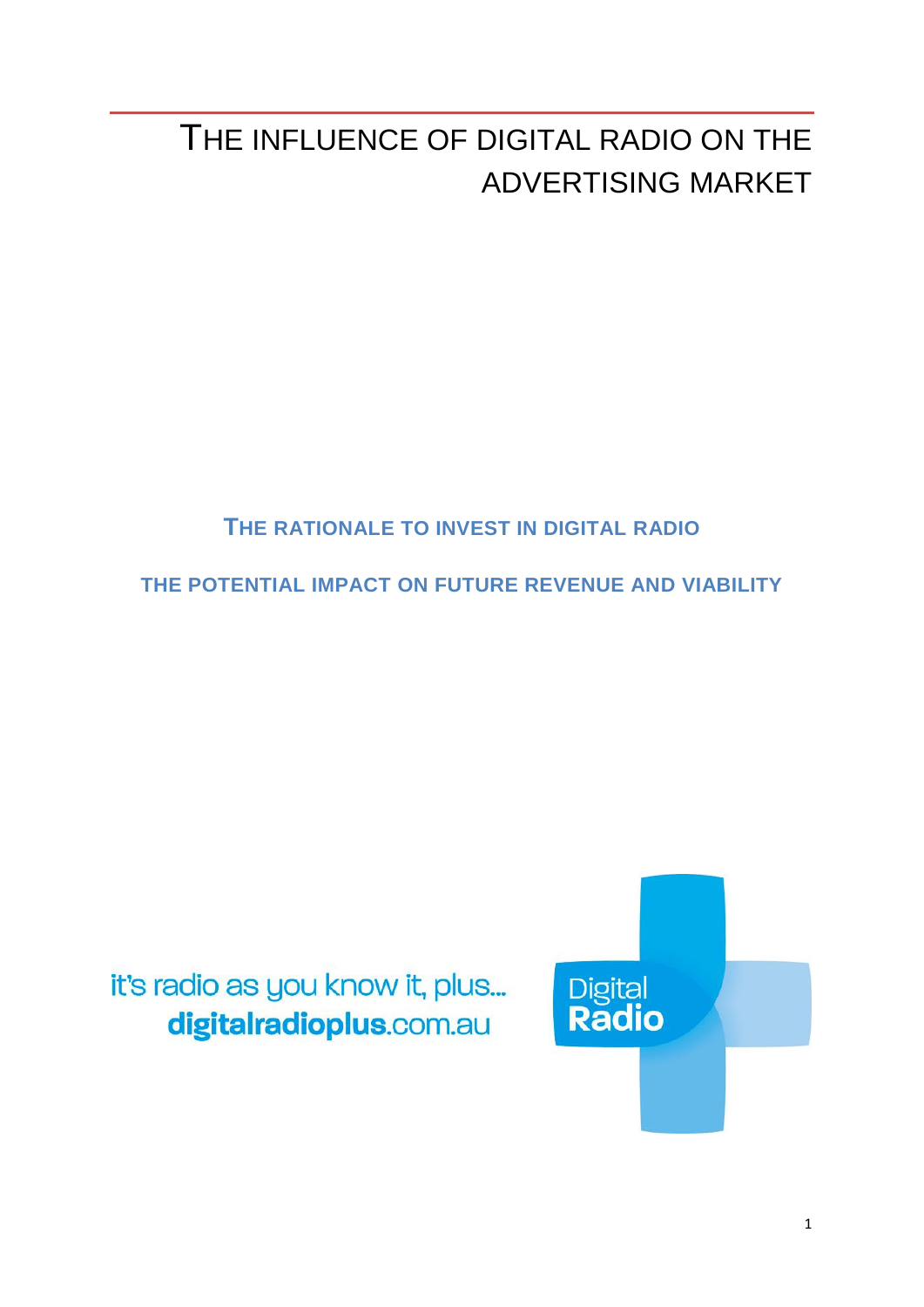# **CONTENTS**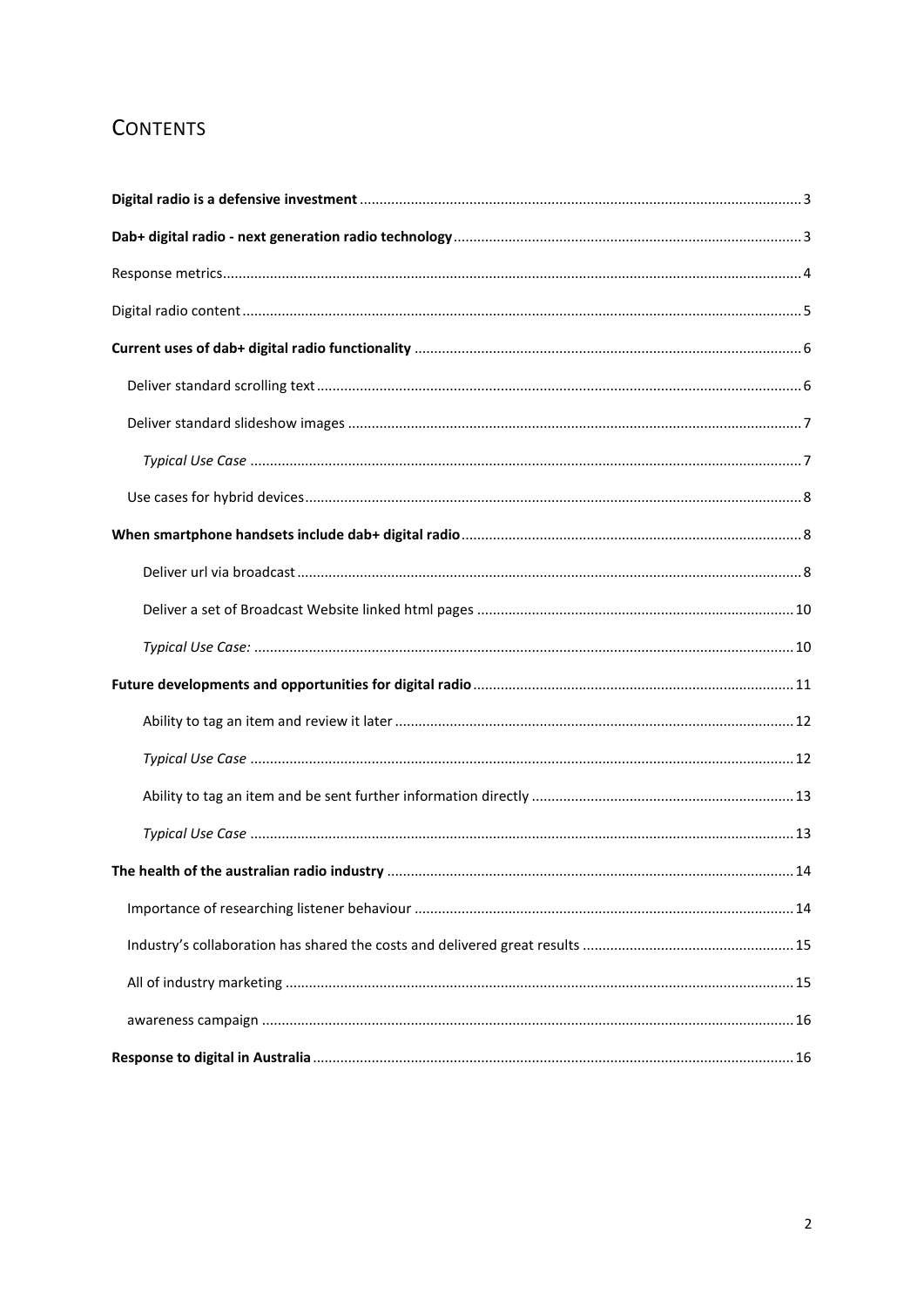# <span id="page-2-0"></span>**DIGITAL RADIO IS A DEFENSIVE INVESTMENT**

Australian radio broadcasters have invested in digital to ensure that they have a digital future and that they remain relevant to their audiences into the future.

If the incumbent radio broadcasters did not invest, a Telco (MNO) or tower operator would have seized the opportunity and existing operators would be locked out completely or at the mercy of third party transmission providers whose profit comes from charging for access to their spectrum and infrastructure.

One of the key incentives for Australian commercial broadcasters was that each existing commercial analogue station was given 128 kilobits/sec of VHF Band III capacity free as a basic entitlement. If a radio broadcaster had two stations they were given 256 kilobits/sec. The only restriction placed on it was to use it or lose it.

To protect the investment, while broadcasters are carrying two costs of broadcasting – analogue and digital - in Australia no new entrants can come into the digital radio market for six years, to allow time for existing broadcasters to move listeners to digital radio and find new revenue to cover costs.

Radio's competition is no longer the other stations in the market, it is the other entertainment and infotainment platforms available online. Radio needs to offer choice and added functionality to compete.

Free spectrum….No competition…..enough capacity for new digital only services…new multimedia functionality.

# **DAB+ DIGITAL RADIO – REVENUE OPPORTUNITIES**

Outlined throughout this document are the capabilities of DAB+ digital radio technology. Through the use of this new functionality radio stations in Australia have been able to develop revenue streams previously unavailable to them.

The versatility of DAB+ spectrum allows stations to not only broadcast their current analogue stations but also broadcast up to 2 additional stations opening up a raft of new revenue opportunities. Including but not limited to pop up stations solely for an advertiser, on screen advertising (on screen based radios), scrolling text and increased inventory due to advertising opportunities on the additional stations.

## <span id="page-2-1"></span>**DAB+ DIGITAL RADIO - NEXT GENERATION RADIO TECHNOLOGY**

With the march of technology, radio broadcasters in Australia distribute content across many platforms including online, mobile and social and use all forms of technology, to get closer to our audiences.

Radio's multi-platform delivery is a major component of what we offer to advertisers.

A new industry website, featuring a range of case studies the effectiveness of radio advertising called [Radio Connects](http://www.radioconnects.com.au/) the goal is to raise the profile of radio and document what can be achieved by using it in the media mix.

The website is another way to engage with media agencies and advertisers, and offers real examples of success across a variety of stations - both in metropolitan and regional areas.

We will update this website with digital radio case studies as the penetration grows and advertisers start to engage more actively with the platform.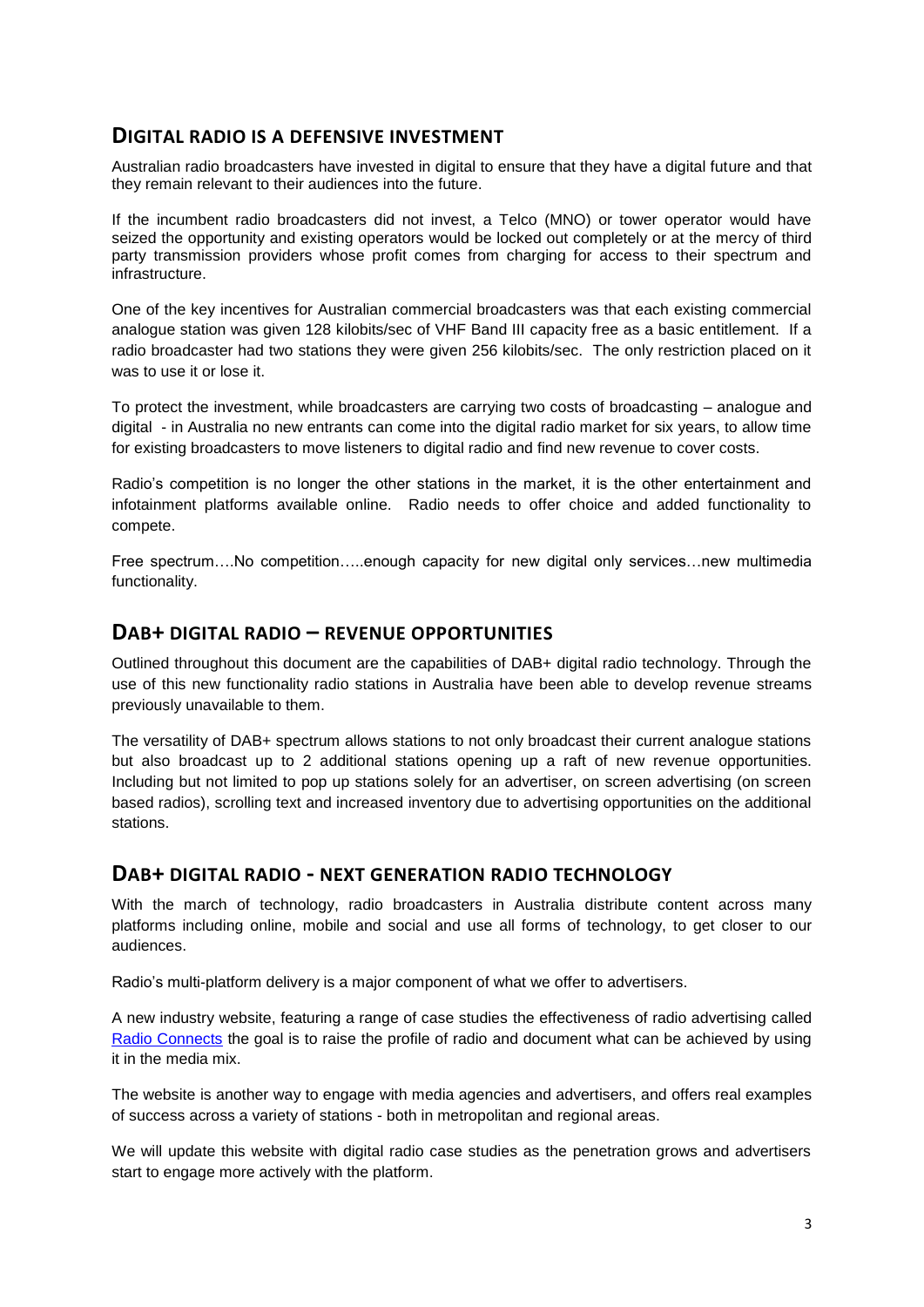DAB+ was selected by the industry as it presents the best of the digital terrestrial transmission systems:

- Flexibility to broadcast existing content plus text and graphics
- Capacity to multichannel to offer niche formats which better target for listeners and advertisers
- Dynamic scheduling so that capacity can be changed in real time to simultaneously cover live sport or to pop up services during emergencies or around events and remove them after
- Integration into mobile/hybrid devices to audiences are not charged for digital content and have the ability to drill down on songs or items for more information and e-commerce
- Opportunities to offer embedded coupons in radio content which can be redeemed using bar code readers of by clicking through
- The nimbleness of radio with short and cost effective production with some of the essential text and graphical information like pack shots, logos, price points and URLs without the long lead times and cost of print or television.
- Greater accountability for advertisers to measure response

#### <span id="page-3-0"></span>RESPONSE METRICS

Connected radios direct the listener through specific portals:

 browse or purchase via the broadcaster's website to allow measurement of broadcast initiated activity such as the number of people who clicked through to the Telstra catalogue on 2Day.



 alternatively the user could be directed via a third party advertiser website or portal which uses the Telco's mobile data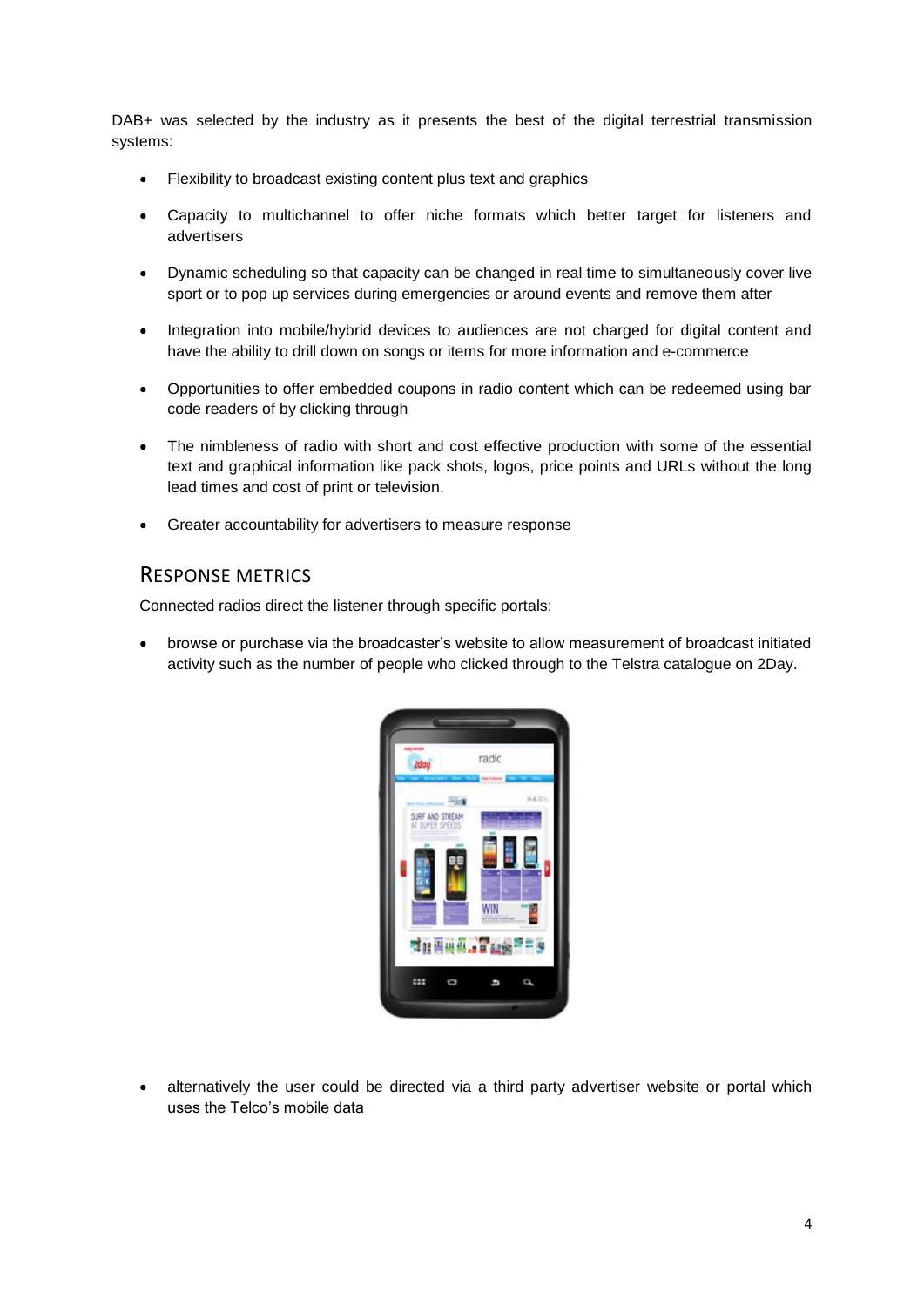This Use Case will measure consumer response:

- the amount of mobile internet traffic generated
- The time spent using the site, unique page views, unique users
- The type of activity, e.g. obtaining more information, sale of products or services



The URL may be delivered in a number of different ways but for this Use Case we specifically use the DL+ delivery method.

# <span id="page-4-0"></span>**DIGITAL RADIO CONTENT**

It will be new and exciting content that will continue to drive the take up digital radio. There are 54 new digital only commercial radio stations in the five Australian capital cities where digital radio is currently available (plus public broadcasters). There is lots of experimenting with niche genres and programming to attract new audiences and / or to keep them listening longer.

#### Permanent DAB+ Stations

# koffee

One of Australia's most successful DAB+ station is Koffee - plays "chill-out" music and has been well received by listeners. The station offers on-air and online advertising opportunities and is cross promoted on its FM stations.



**Amix** An example of a purpose-built station which generates new revenue is a partnership between a broadcaster and pharmacy chain; Chemist Warehouse. In a new approach, the digital radio station plays 80's and 90's music in its stores to target the stores target market. This service is fully funded by the pharmacy and has brought in new revenue for the network.



Radar is a 'new music' format and sponsorship lengths have varied from 5 to 12 months. The sponsor gets 100% share of voice on the station and sponsorship is also extended to Radar's other properties – 2 x FM shows, TV show and events.

There are also new dance music stations; smooth rock, country and sports stations, all of which open up opportunities to new advertisers. A full overview of permanent DAB+ stations can be found at: [www.digitalradioplus.com.au.](http://www.digitalradioplus.com.au/)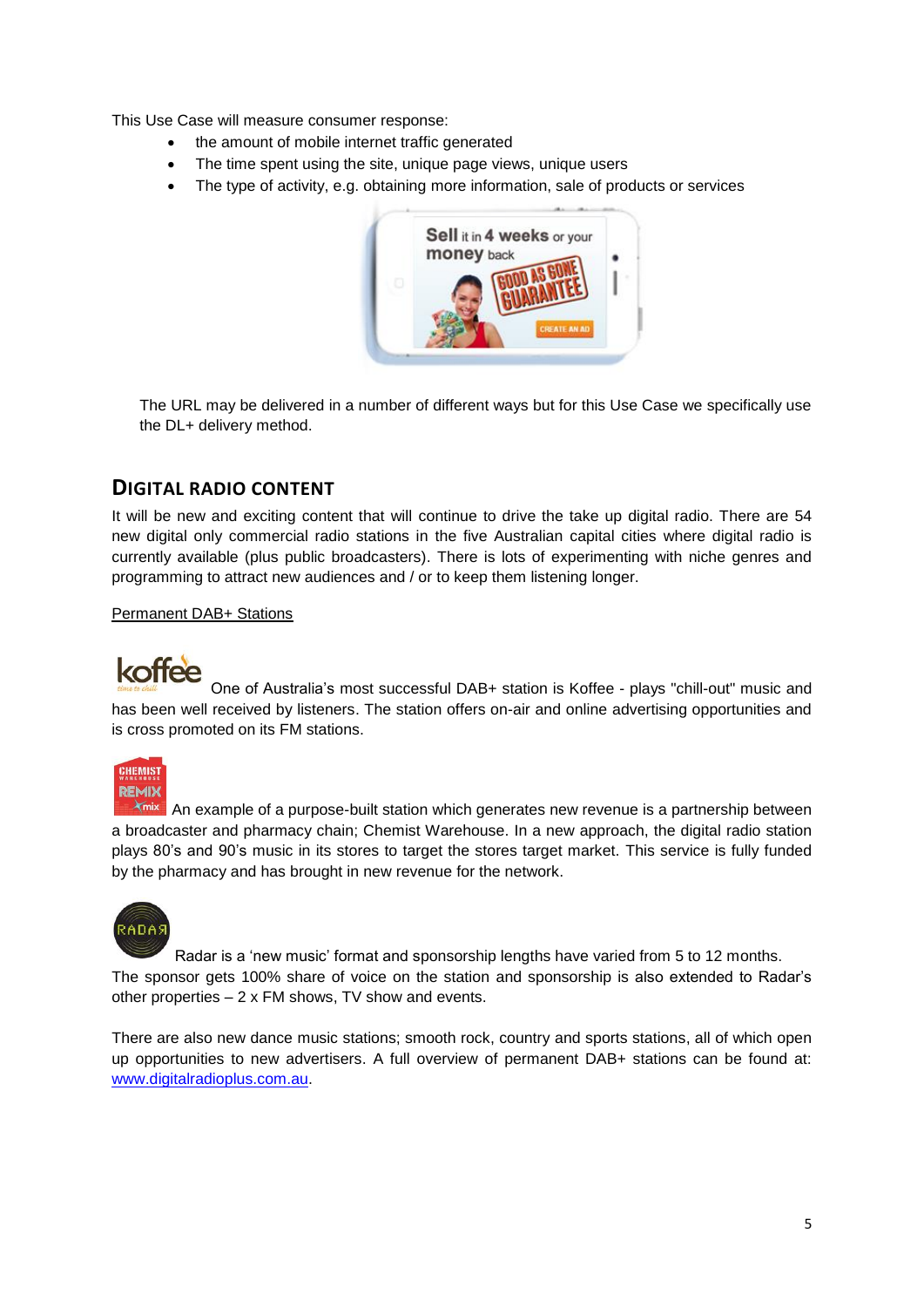#### Short Term DAB+ Stations

One attractive area of innovation for DAB+ digital radio is the opportunity to create short term, event related pop-up stations; these build on the traditional 30 or 60 second radio ad format. Below are some examples of pop-up stations which have generated additional revenue for their network:

**A Tradio** A 5 month digital radio station where shows were created by school students. The station was created for a Federal Government anti-bullying campaign targeting under 20s. The idea helped bring in a total \$1million spend with Austereo across FM, online and DAB+, giving Austereo 100% of the radio spend on the campaign.

A 5 month Digital Radio station based on an 'all listener request' platform. The station was 100% sole sponsored by an insurance company. Sponsorship extended to a 2 hour show on the Today Network that was a simulcast of the digital channel. Clients were also offered an included ad spend via the Today Network.

**Pink Radio** today Wow D

*:hoose* 

A 4 month station based on the artist Pink's tour of Australia. The station was 100% sole sponsored by a telecommunications company who also sponsored the tour. Sponsorship extended to content on Pink that aired on the Today Network on FM and Today Network websites.



A 3 month Austereo Today Network station celebrating Hamish & Andy's dedicated to UK 'Caravan of Courage' tour. The tour had 4 sponsors on board and the digital radio broadcast was an add-on for the clients. They were also offered an extra spend where they could have a presence on the digital station. This station created incremental revenue for Austereo.

# <span id="page-5-0"></span>**CURRENT USES OF DAB+ DIGITAL RADIO FUNCTIONALITY**

#### <span id="page-5-1"></span>**DELIVER STANDARD SCROLLING TEXT**

Delivery of DLS scrolling text info and display it on the phone screen in a user friendly manner. Scrolling text can contain a range of different information types including song title, artist info, news, weather

*Typical Use Case:*

Sally is listening to her favourite radio station. She hears a song that she likes but is unfamiliar with. She looks at the DLS scrolling text to determine the song title and artist.

Ben is scanning through different stations to find a music style that suits his mood. He finds a new station that he is unfamiliar with. He observes the DLS scrolling text which contains the station website. While listening to the station audio he enters the URL in his mobile phone browser and explores the station information.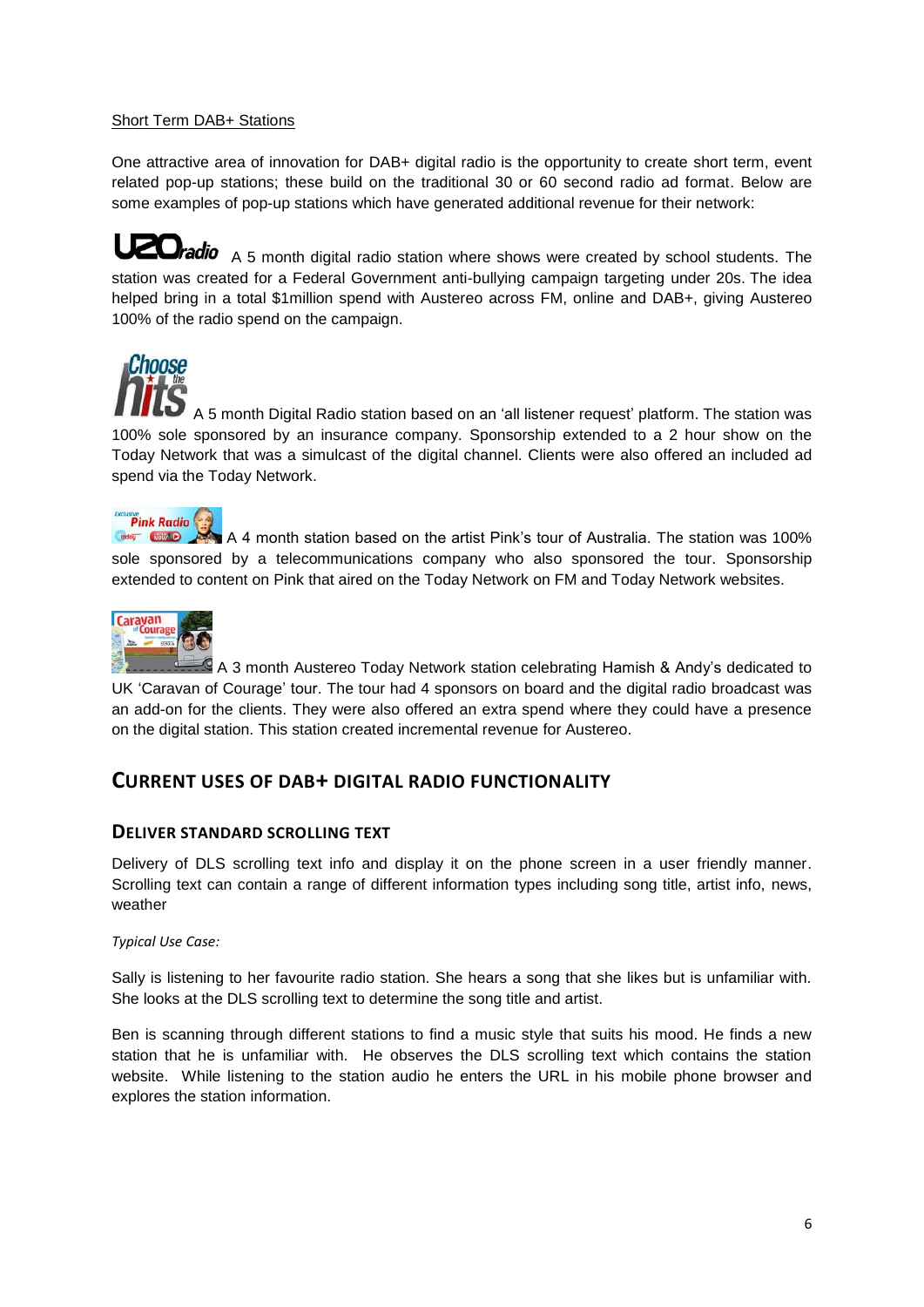#### <span id="page-6-0"></span>**DELIVER STANDARD SLIDESHOW IMAGES**

Delivery of images to enhance user experience and provide additional information to the audio and DLS

Australian broadcasters provide a wide range of image content including now and next playing information, album art, news, weather and sports information





## <span id="page-6-1"></span>*TYPICAL USE CASE*

Wendy is listening to her favourite radio station when she hears an advert for AMF bowling. She thinks "that sounds like fun" glances down and sees the URL for AMF bowling. She enters the URL in browser on her Smartphone and books a bowling session using the 2-for-1 promotion.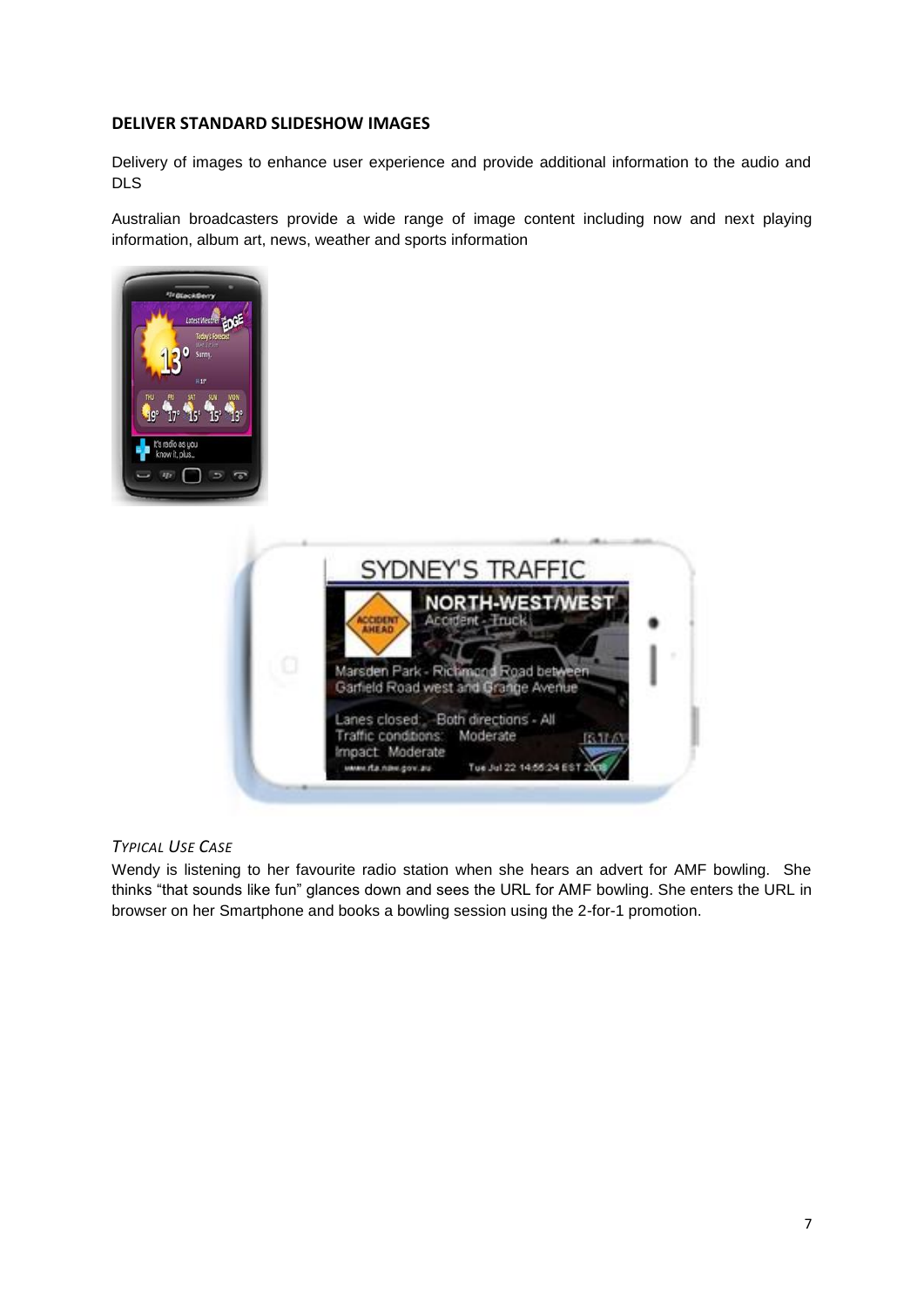

Currently broadcasters deliver single JPEG and PNG images. The next generation of screen based radios will also be able to display animated graphics using the APNG format. For example the Bureau of Meteorology Radar image sequence or Fox Weather loop can be delivered using APNG typically up to 6 image frames, displayed at 4 frames per second

## <span id="page-7-0"></span>USE CASES FOR HYBRID DEVICES

Digital Radio provides unique opportunities for broadcasters to provide listeners with greater engagement and a better listening experience. Digital Radio provides listeners with digital sound quality, more choice, text messages, images on screen and advanced data services.

Increasingly digital radio devices are including internet connectivity; similarly internet capable devices are including digital radio capability. The combination, known as hybrid radio, allows the listener to experience the best of both worlds while also providing the most cost effective and application rich environment for both broadcasters and service/product providers.

A current focus within digital radio is the integration of DAB+ digital radio receiver in a mobile phone. Previously Digital Multimedia Broadcasting (DMB) the Mobile TV version of DAB has been included in mobile phones by Samsung, LG and others. This has however primarily been for Mobile TV purposes. The industry is now focusing on getting DAB+ integration and associated hybrid data applications.

Below are a number of Use Cases for DAB+ capability within a mobile phone.

# <span id="page-7-1"></span>**WHEN SMARTPHONE HANDSETS INCLUDE DAB+ DIGITAL RADIO**

#### <span id="page-7-2"></span>DELIVER URL VIA BROADCAST

A URL is delivered to listeners' handset as part of the broadcaster content. Activating the URL will cause the receiver's browser to be activated to show the content at the website contained within the URL. The listener can then explore that website as they wish. The URL will generally be delivered in association with audio content.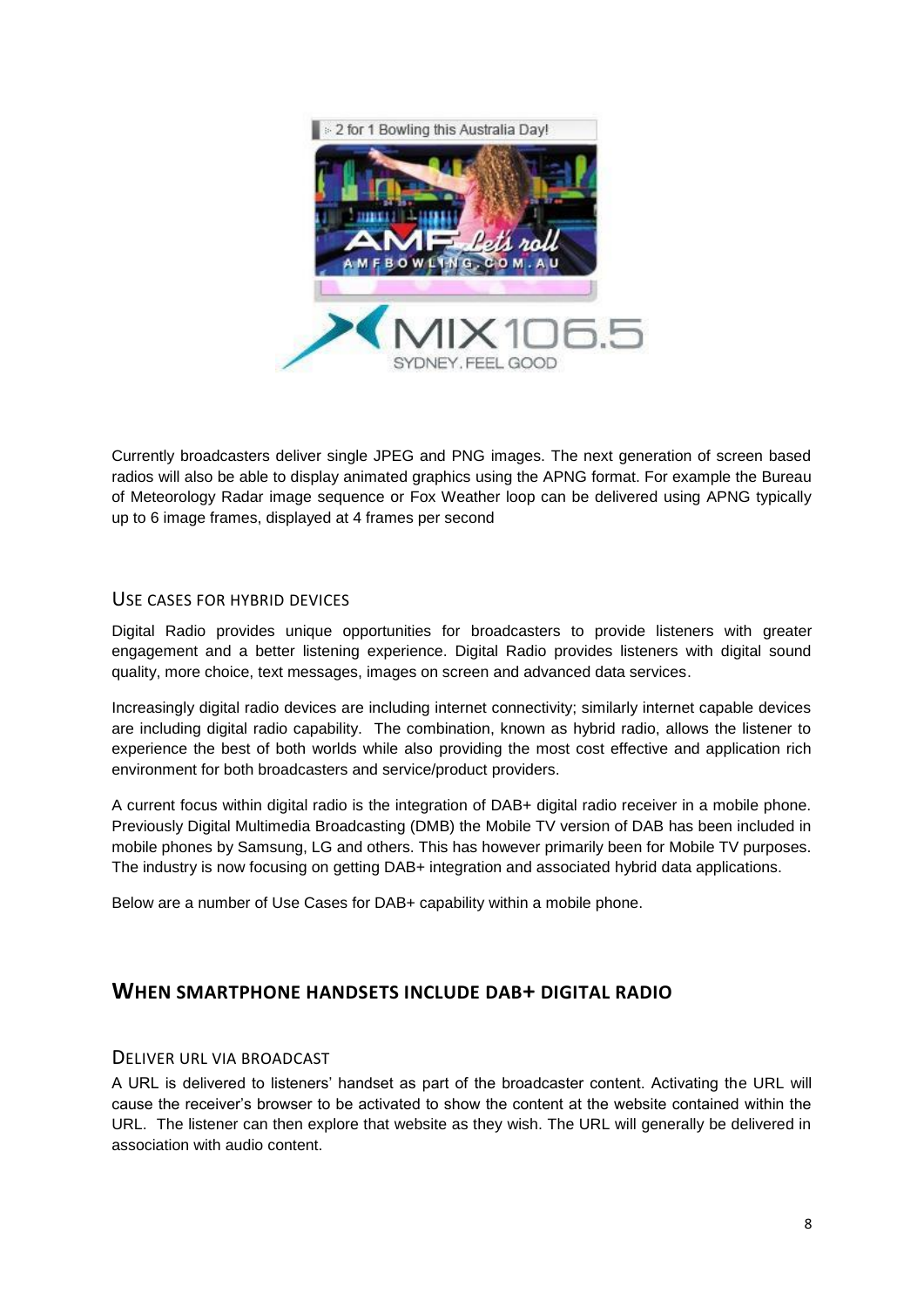#### *TYPICAL USE CASES*

Wilson is listening to a program about computer games on his mobile phone while returning home from work when he sees an advert for a Bigpond games gift certificate. A URL is delivered within the image in the form of a 'Buy Now' button. He is in need of a gift for his brother's birthday so he activates the URL and is taken to the Bigpond games website where he purchases the gift certificate.



John is listening to the evening 'music news' program which is featuring the Bee Gees and the recent loss of Robin Gibb. A slide for The Wrap appears on screen and John clicks a URL to go though to Telstra Bigpond's The Wrap to find out more about Robin's career.

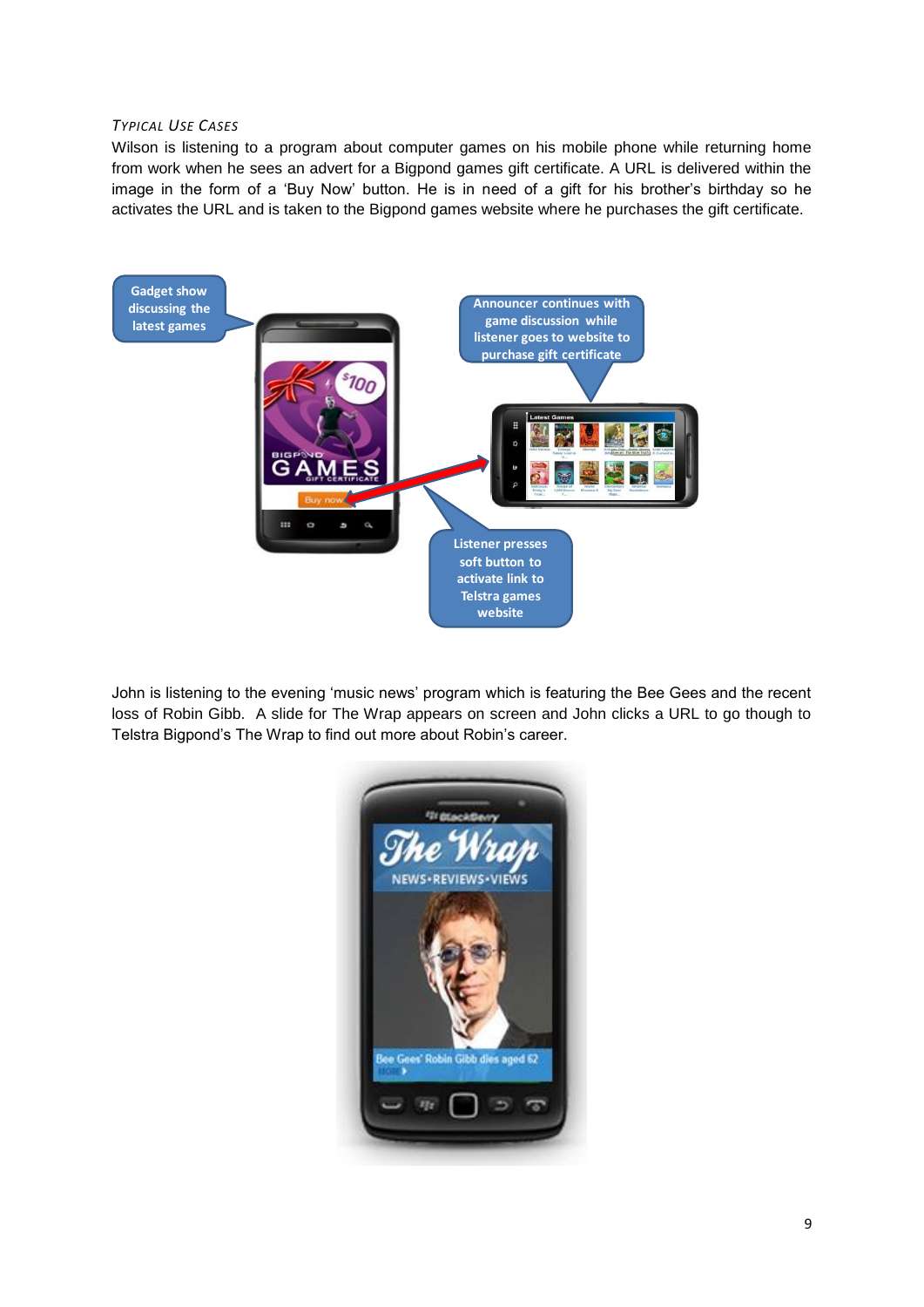Ian is on his way out for the evening on a bus to the city when the announcer states that the station has a limited number of tickets to a touring artist's show. The tickets are available on a first come first served basis from the station's website. The URL for the specific web page on the website is containing the link delivered with the broadcast. Ian activates the link and goes directly to the 'get tickets' page and acquires 2 tickets for the show which he downloads to his mobile phone.



Jenny is listening to the breakfast show on the way to work when the announcer replays a funny excerpt from yesterdays show and states that the full replay of the interview is available as a podcast from the stations website. The URL for the podcast download page is sent with the broadcast. She activates the URL and the browser on her mobile phone receiver opens at the podcast page, she then presses the download button and receives the podcast over the mobile internet.

## <span id="page-9-0"></span>DELIVER A SET OF BROADCAST WEBSITE LINKED HTML PAGES

A Broadcast Website is typically a small set of linked html pages (e.g. 2-6) which contain hyperlinks between the pages and to external websites and is delivered via DAB+. Typically a BWS will be associated with either a radio station or a network of stations. As until now there have been few screen based radios BWS has not been extensively used. The gradual expansion of hybrid radios (broadcast and IP capable) allows broadcasters to deliver BWS html pages which are then displayed in a browser. This provides a simple way to deliver both increased content as well as links to external sites.

The delivery and display of BWS is one of the targets of many broadcasters. It will be important to measure the reaction of users to being able to directly access further information once a call-to-action has been delivered, e.g. an advert or a news segment.

#### <span id="page-9-1"></span>*TYPICAL USE CASE:*

Harry selects his favourite sports station to listen to the football. He finds that the live call is not his favourite team. He observes the screen on the radio (e.g. a mobile phone) and sees that a link to latest results is available. He presses the link and is taken to a website which has all the latest football results while he continues to listen to the current game.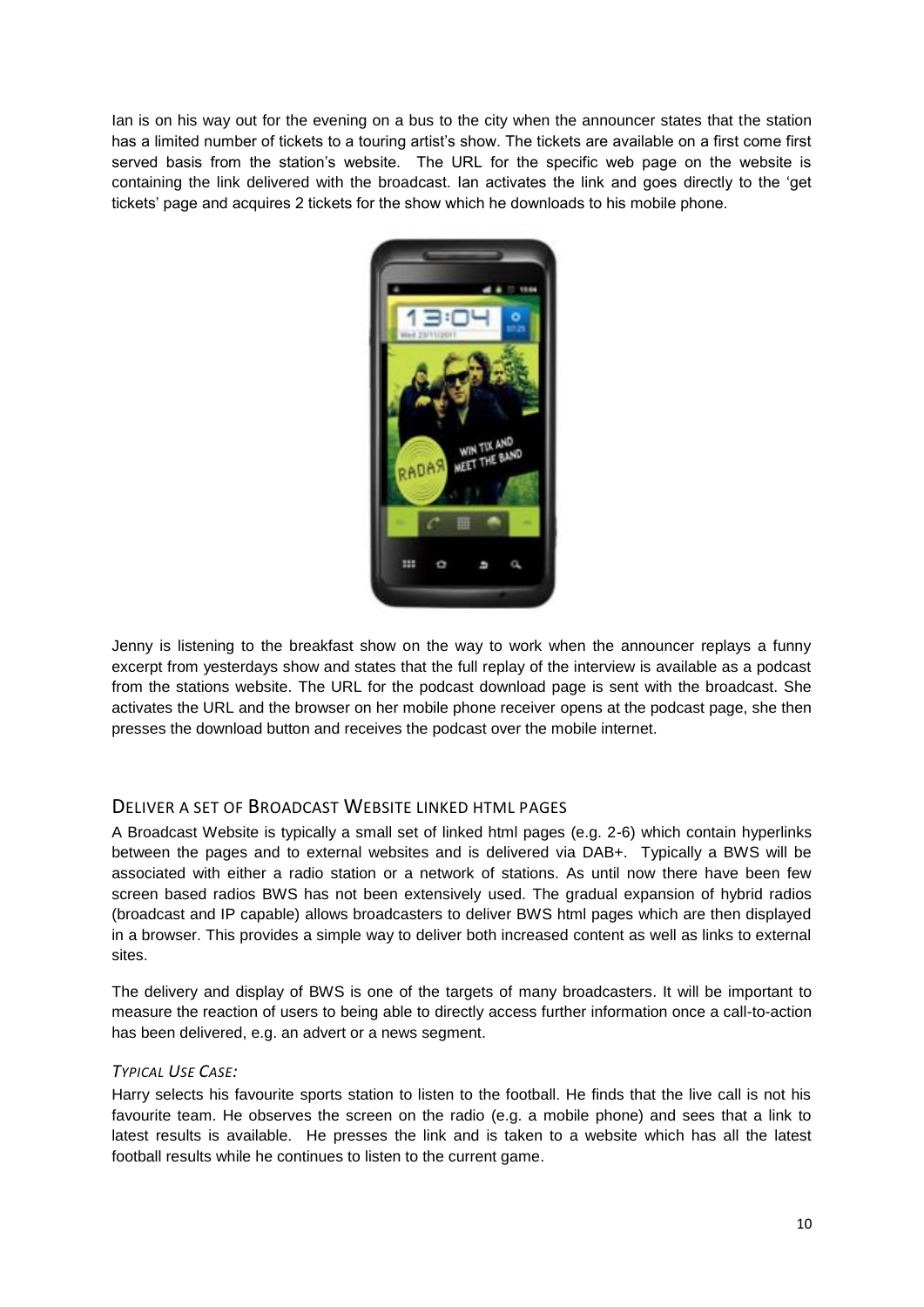

Gina is listening to the morning show and hears a conversation about the forthcoming Coldplay concert where tickets have sold out. The radio station or Telco music player has an allocated quantity of discounted tickets for listeners. To get on the wait list for those tickets a link is available on the radio screen. Gina presses the link and registers to go in the draw for the tickets while continuing to listen to the morning program.



# <span id="page-10-0"></span>**FUTURE DEVELOPMENTS AND OPPORTUNITIES FOR DIGITAL RADIO**

Development of a number of the capabilities of Broadcast Website (BWS) including the hyperlink usage, single and multiple page BWSs and dynamic updating of existing pages within a BWS.

- Demonstrate the power of broadcast website delivery including the ability to store sites/pages for later use
- Powerful and valuable information distribution method
- Will be easy to use backchannel to explore other sites and downloads so advantageous for **Telcos**

A single html page may also be delivered and displayed much like a SLS image except that it can contain hyperlinks for redirection to a website or the initiation of a phone call to a product provider.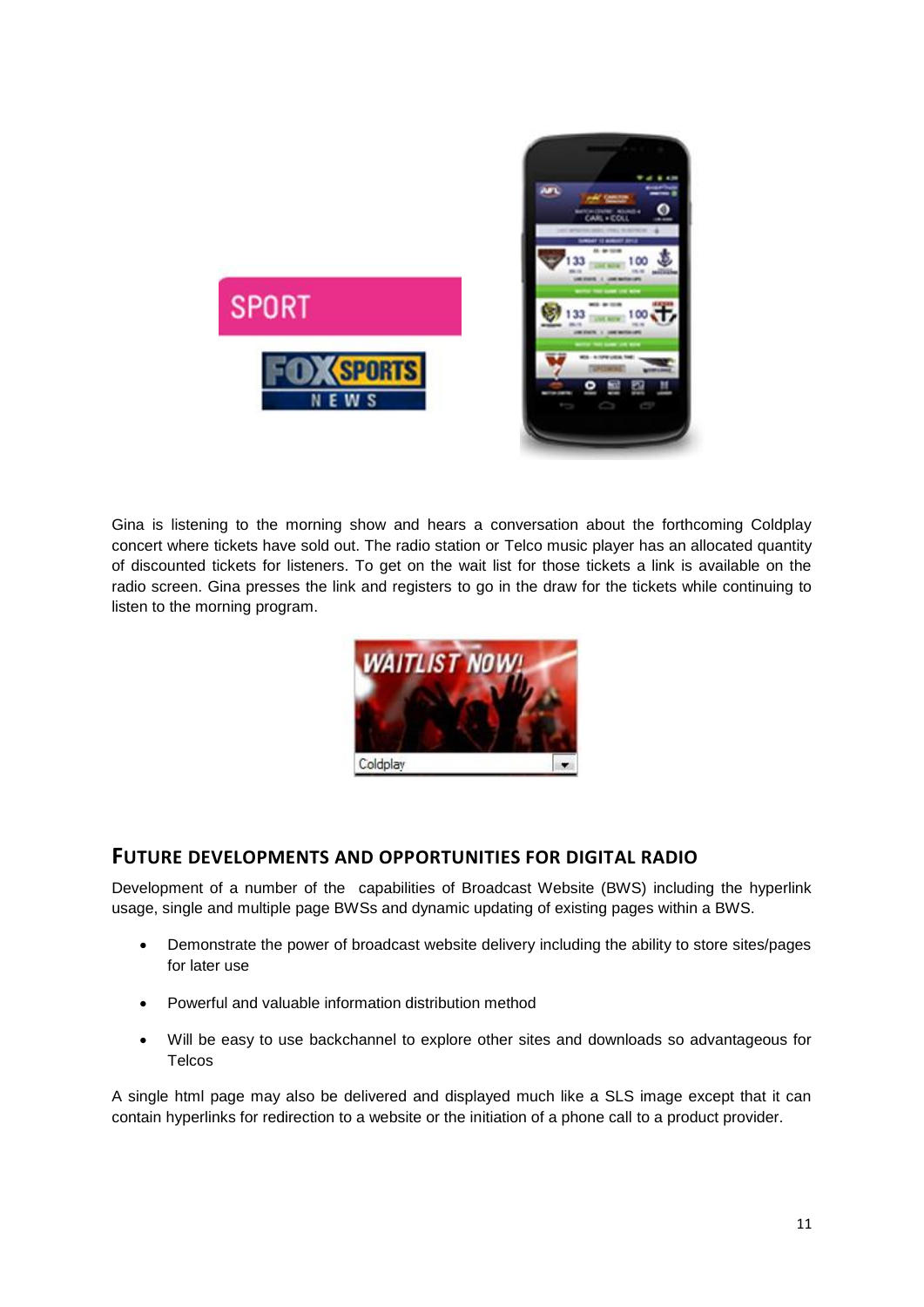

#### <span id="page-11-0"></span>ABILITY TO TAG AN ITEM AND REVIEW IT LATER

Tagging provides a listener with the ability to identify an item of interest and then act on that item at a later time. The tagged item is recorded within the listeners radio station account, that account can then be accessed and the tagged items reviewed

#### <span id="page-11-1"></span>*TYPICAL USE CASE*

Fred is listening to his favourite radio station on his mobile phone while painting his house. He hears a song from a new band which he likes. He presses a button on the phone (could be soft) to 'tag' the current audio (and PAD) event. Once he has completed his painting he logs into his radio station account which then displays the tagged event with the song title/album and artist with a link to a purchase site which he then activates

A Tagging method has been proposed by the RadioDNS project group. That method simply records the time of the tagging event and station being listened to, the tagging event info is sent to the radio station along with the listeners ID where it is recorded in the listeners account database.

This method allows the listener to review and use the tags that they have been activated by logging onto their 'tag' account. This would normally be within a radio station (or network) website.

Once on the 'tag' account they can do a range of activities such as

- Re-listen to the audio segment (possibly with associated PAD)
- Activate a redirection to a web page, either on the station website or external e.g. a music sales site
- Pull content such as podcasts from the station website
- TAG provides a method to allow listeners to access more content easily, specifically content which they are interested in.
- This is a potential source of additional backchannel traffic, e.g. pulling podcasts from the station website
- This a potential source of redirection to other services, e.g. music sales

Note: RadioTAG is still in development and not yet standardised although RadioDNS, BBC and Global Radio and CRA and some European broadcasters are participating in its formation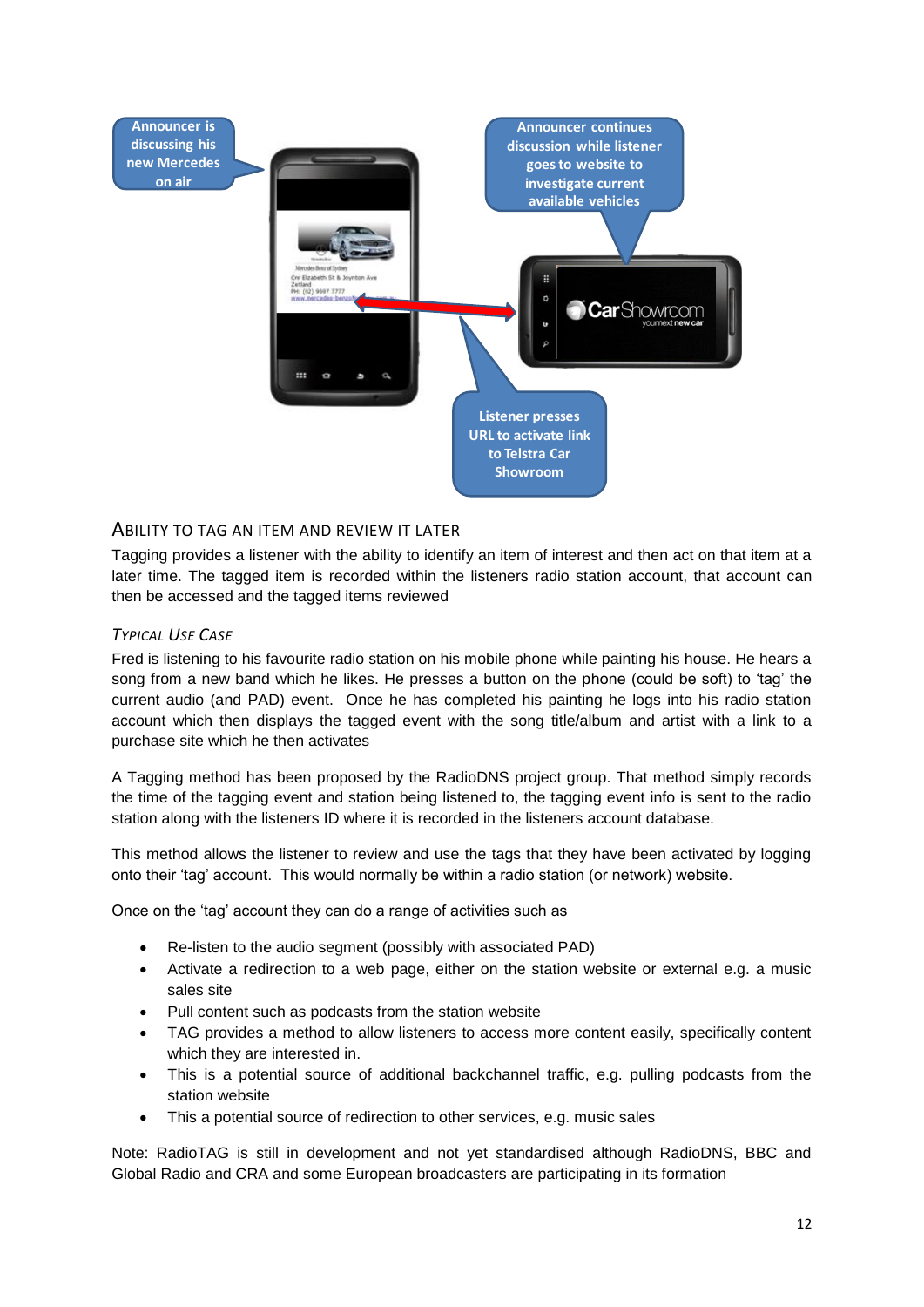The radio station needs to provide a web based head end application which allows the user to observe, review, use and manipulate the tags that have been set

A mobile app could also be provided which is specific to the station (or network) to allow touch access to tags (1 touch to activate the station website,  $2<sup>nd</sup>$  touch to access the 'tags' page)

#### <span id="page-12-0"></span>ABILITY TO TAG AN ITEM AND BE SENT FURTHER INFORMATION DIRECTLY

An alternative tagging method can allow information to be directly delivered to the listener. In this case the listener activates a 'tag' and is delivered the content associated with that 'tag', this could be

- a high resolution version of the current slide (SLS)
- a URL for further contact
- further info, e.g. competition instructions
- a podcast for later playback
- a file, e.g. a ticket coupon, a pdf document

#### <span id="page-12-1"></span>*TYPICAL USE CASE*

Fred is listening to the morning show on his mobile phone while travelling to work on the train and hears of a new competition for concert tickets. He presses the 'tag' button on his phone and is delivered the competition entry instructions in the form of a html file which also contains a URL to register in the competition. He is also sent a link to Bigpond Top 100 albums with a URL to tag and buy

|                    | Showing 1 to 50 of 100   4   1<br>EN |
|--------------------|--------------------------------------|
| Artist.            | Price.*                              |
| <b>Keith Urban</b> | \$16.50<br>Add to cart<br>W<br>Ratio |

<span id="page-12-2"></span>This method does not require the user to separately access a website to use the tags. It encourages increased and impulsive use of the backchannel. It is a new form of tagging and is yet to be standardised. The direct response is currently not included in the preliminary RadioTAG specification so there is opportunity to influence development and standardisation. It will require an application on the phone to receive information directly (as opposed to the user logging into a website and using the TAG info)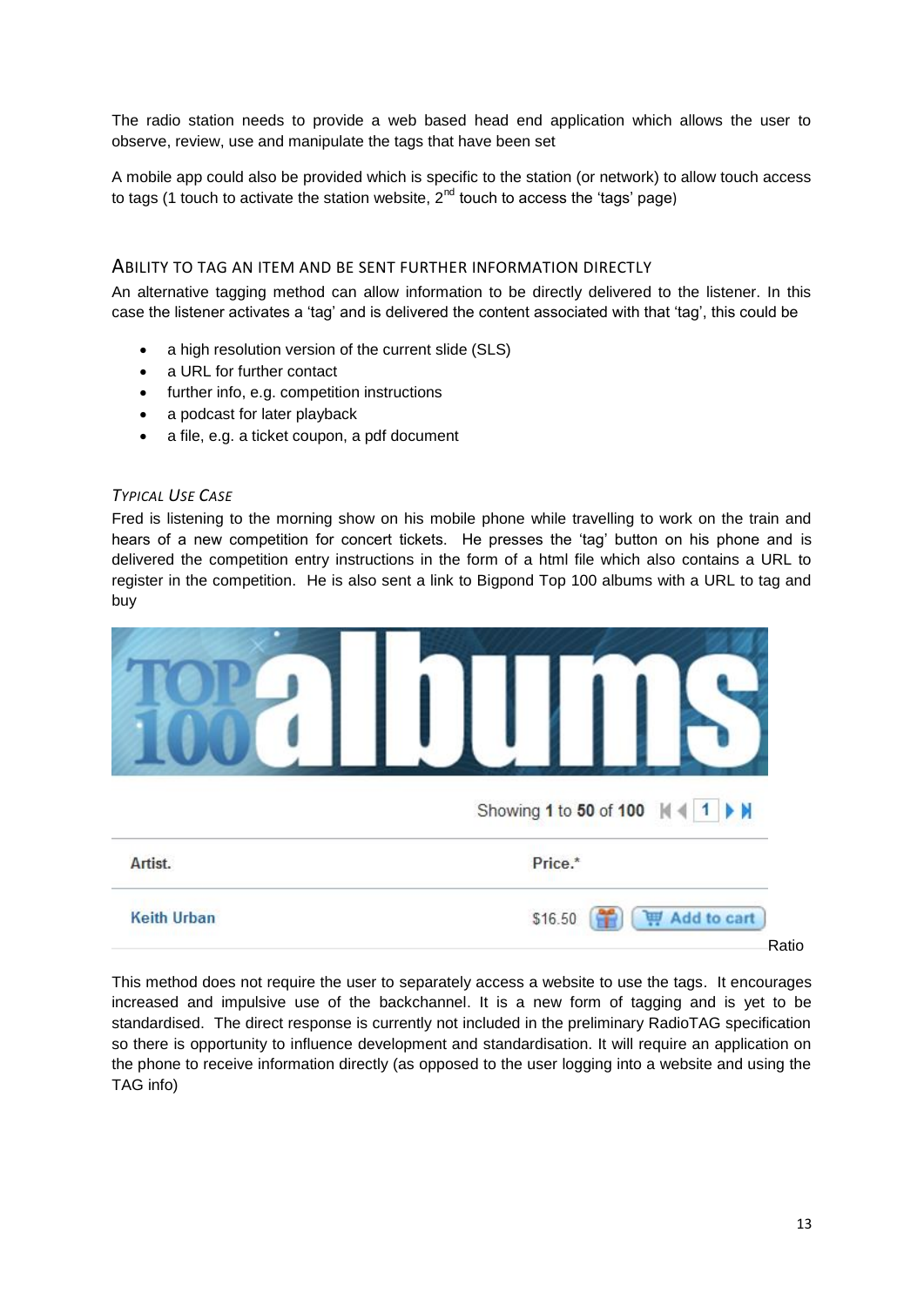# **THE HEALTH OF THE AUSTRALIAN RADIO INDUSTRY**

Australia's population is nearly 23 million, with 60% of that based on the coast in the five metropolitan state capitals.

Our country is large in land mass, at nearly 8 million square metres, (around the same size as the USA without Alaska).

The Australian radio sector is made up of 48% AM and 52% FM broadcasters. Commercial or private broadcasters have nearly with 80% of listeners,

Public or government broadcasters, have around 20% (with community stations taking up a very small % of that 20%).

Listening figures in Australia are high and continue to be steady. Cumulative audience continues to grow including with 10-24 year olds.

Australians listen to radio for over 19 hours per week - with 16 hours of that to commercial radio.

Ad revenue for the 12 months ending June 2012 for the five metropolitan markets was a total of \$680.704 million, (or between 7-8% of the ad \$), which for a very challenging retail and economic climate was pleasing.

So radio has healthy audiences, revenue and a growing footprint across new platforms and also – it's a great companion medium and works well in partnership with other media – particularly online.

**PwC and some of the larger ad agency groups are forecasting radio's share of ad spend will raise to 9% by 2016 given its strong place in the communications landscape.** 

#### <span id="page-13-0"></span>IMPORTANCE OF RESEARCHING LISTENER BEHAVIOUR

The rise of digital media and increasing fragmentation has meant that Australian advertisers and agencies are often distracted by the rise of emerging media and need to be reminded of the strength of the established media....for this reason the role of industry bodies such as RAB or in Australia's case CRA, is critical in supporting the radio industry to stay relevant and keep sharing the stories of our effectiveness with advertisers.

One of the key ways the Australian commercial radio industry positions radio with advertisers is through our on air radio brand campaign.

In 2007 we commissioned research into the relationship between radio and online. That study highlighted radio's power to drive people online, with the study finding that 80% of people who heard a radio ad mentioning a website would visit that website.

Building on that in 2012, we further explored radio's influence on digital behaviour for the brand campaign. The latest Australian research, by Colmar Brunton shows people are six times more likely to go to an advertiser's website if they have heard a radio ad featuring that website.

All of this data is available on the commercial radio Australia website

This world's first research, which involved, essentially, "spyware" installed on listeners' computers, tracked online behaviour in real time, then cross referenced with radio ad schedules, and with listening recorded by participants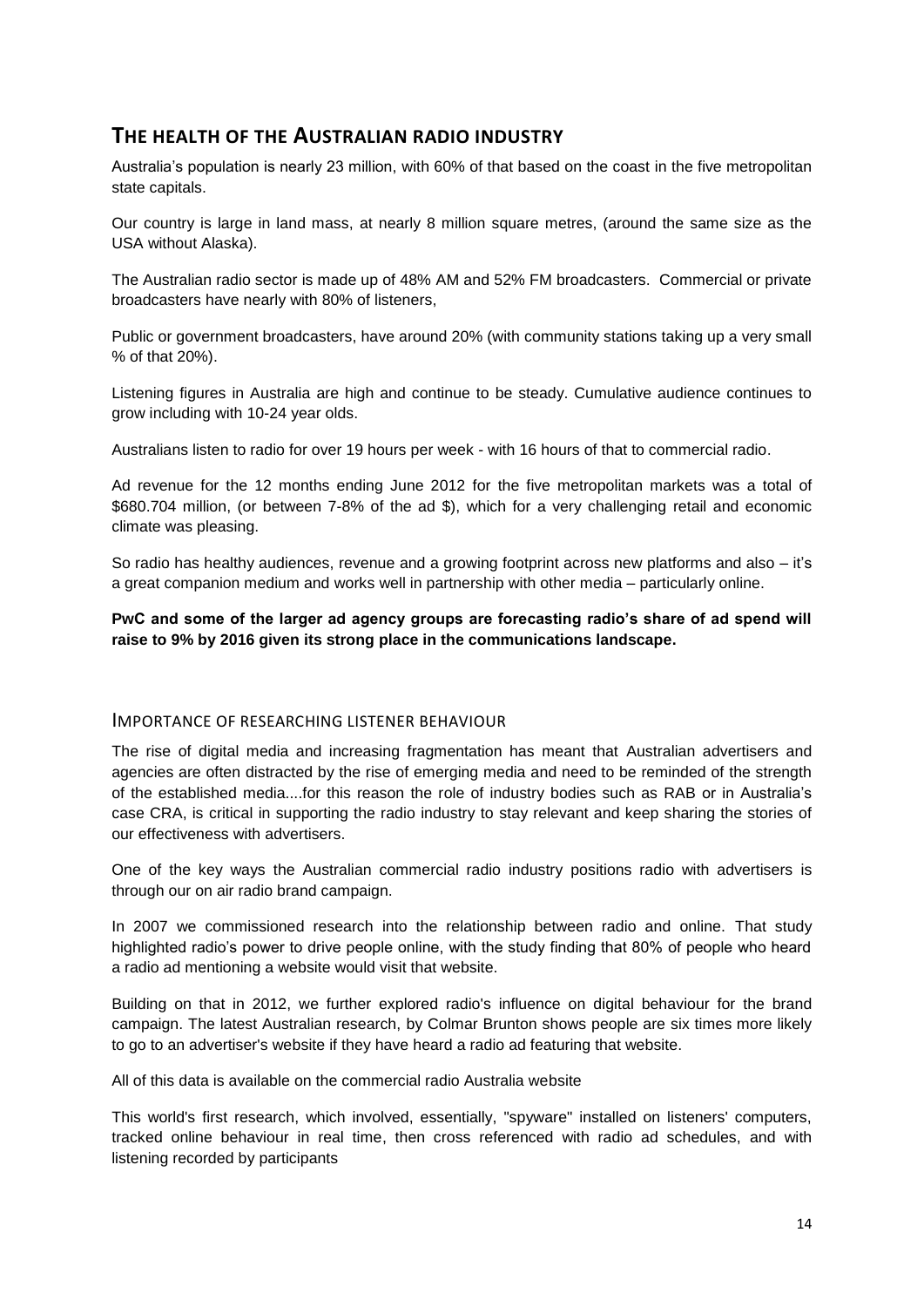#### **The main findings of the research are that people are six times more likely to visit a brand's website if they hear a radio ad with a digital call to action.**

It also found radio advertising has an immediate effect, with over 3 quarters (78%) taking digital action within 24 hrs of hearing the ad on radio.

The results were consistent across sectors and showed even greater than 6 times uplift in digital activity for categories such as food, finance, government & motor vehicles

The research shows the close connection between radio and online for advertisers, it clearly identifies how well radio and digital media work together. In building brand awareness and stimulating digital activity.

So we produced a series of 5 ads to promote this research and it's been really successful for us.

The industry has researched digital take up, awareness and attitudes since launch and uses this information for internal industry intelligence and some of it to publish in the annual digital radio industry report which can be downloaded [here](http://www.digitalradioplus.com.au/files/news/Digital%20radio%20sales%20soar%20%20Media%20Release%202013.pdf)

#### <span id="page-14-0"></span>INDUSTRY'S COLLABORATION HAS SHARED THE COSTS AND DELIVERED GREAT RESULTS

The Australian industry is considered to have been one of the territories that has been the most successful in launching digital radio. One of the things that characterises our industry is the way that the commercial and non commercial stations have worked together successfully to promote digital radio.

#### <span id="page-14-1"></span>ALL OF INDUSTRY MARKETING

The success of digital radio, so far, in Australia, has been the result of an extensive and continuous marketing, promotion and PR campaign. The industry has allocated resources & airtime, to tell our listeners about digital radio.

In 2008, almost a year before launch we created an all of industry, (commercial & public), digital radio plus logo and website [www.digitalradioplus.com.au.](http://www.digitalradioplus.com.au/) This site is the information gateway to digital radio news and information for listeners, advertisers retailers and manufacturers. The media also use it to stay updated on uptake statistics and for story ideas.

At the website, listeners can enter their postcode to find out if they if they can receive digital radio in their area; sample all of the digital stations – streamed on the website; review special retailer offers; look for dab+ products and where to buy them in their area

The site was cross promoted via radio stations both commercial and public.